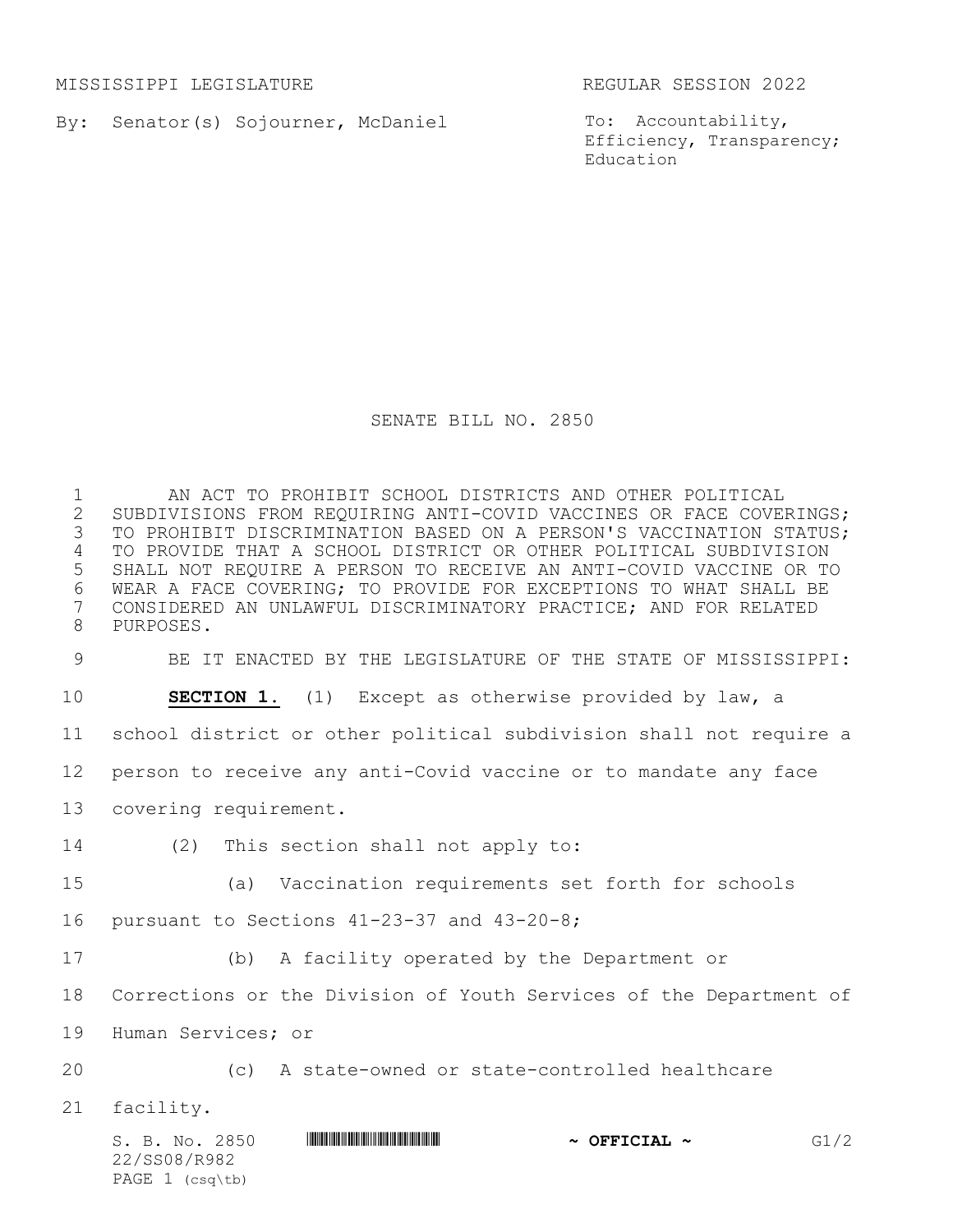(3) It shall not be considered an unlawful discriminatory practice for a school district or other political subdivision to implement reasonable accommodation measures for employees, patients, visitors and other persons who are not vaccinated or not immune to protect the safety and health of employees, patients, visitors and other persons from communicable diseases.

 (4) Except as provided in this section, it is an unlawful discriminatory practice for:

 (a) A school district or other political subdivision to refuse, withhold from or deny a person any local or state services, goods, facilities, advantages, privileges, licensing, educational opportunities, health care access or employment opportunities based on the person's vaccination status or failure or refusal to wear a face covering;

 (b) A school district or other political subdivision to refuse employment to a person, to bar a person from employment, or to discriminate against a person in compensation or in a term, condition, or privilege of employment based on the person's vaccination status or failure or refusal to wear a face covering; or

 (c) A public accommodation operated by a school district or other political subdivision to exclude, limit, segregate, refuse to serve or otherwise discriminate against a person based on the person's vaccination status or failure or refusal to wear a face covering.

S. B. No. 2850 \*SS08/R982\* **~ OFFICIAL ~** 22/SS08/R982 PAGE 2 (csq\tb)